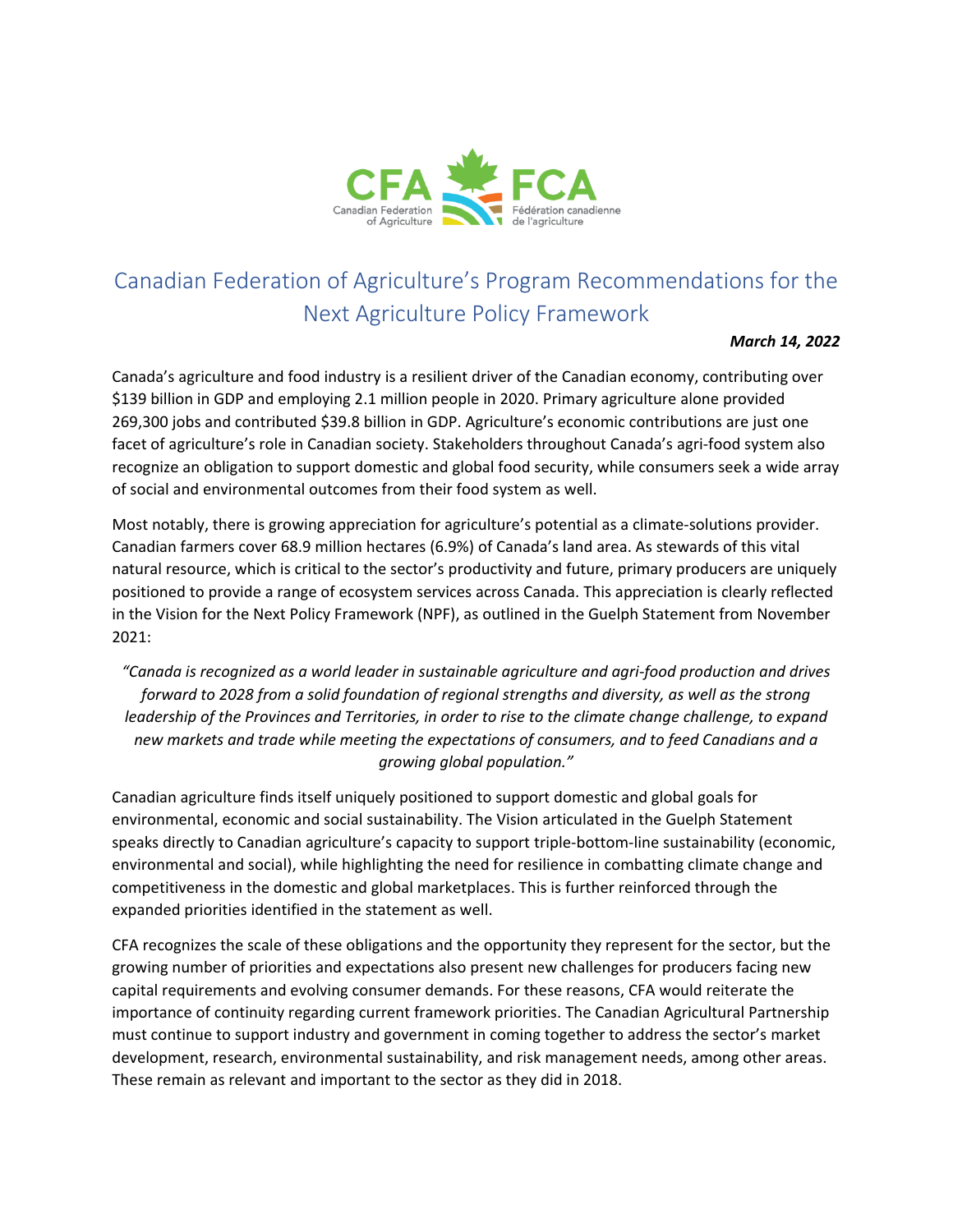Addressing these continued objectives while enhancing focus on the fight against climate change and recognizing emerging priorities ranging from mental health to labour attraction requires a funding envelope that reflects this increased ambition.

The following are the CFA's program recommendations for the NPF, which build upon and further refine the recommendations CFA provided in June 2021 with respect to NPF objectives, principles, results and priorities.

## General Priorities for the NPF:

The following objective and guiding principles remain critical to the development of the NPF:

**Increase the funding envelope for the NPF:** The NPF must invest at a level commensurate with agriculture's expanded role as not only a producer of quality agri-food products that feed Canadians and the global marketplace, but also a provider of many public goods and services – keeping pace with the increased scale and prominence of agriculture as a strategic sector in Canada.

**Equitable access to all producers:** Grant all Canadian producers, whether terrestrial or aquatic agriculture, producing food, fibre, or ornamentals, equal program eligibility across all policy priorities and programming areas in both federal and provincial programming. This includes expanded access to production insurance for commodities currently lacking coverage.

**Increased dialogue on trade risk:** When designing programs, particularly related to risk management, the risk of adverse geopolitical trade actions must be assessed in close concert with industry, rather than used as a unilateral rationale to limit programming considerations.

# Climate Risk & Resilience – Adapting Canada's BRM Suite

In light of increased climate risk, trade & supply chain disruptions, and growing labour shortages throughout the agri-food value chain, integration between Canada's Business Risk Management (BRM) programs is of critical importance. While CFA continues to support a more robust AgriInvest program, these recommendations are specific to the integrated roles that the AgriStability program and AgriRecovery framework have play in responding to the diversity of risks confronting Canadian agriculture. The following recommendations are intended to ensure producers are engaged with, and receiving timely and meaningful support through the BRM suite:

## AgriRecovery

**Collaborative post-hoc prevention and mitigation reviews:** Following each AgriRecovery program response, the framework should instigate a structured and collaborative risk review. This review should convene industry leaders and government officials to leverage their respective expertise, and ensure their buy-in to associated outcomes. This collaborative review mechanism would support resilience and long-term effective disaster risk management by assessing what measures could prevent or mitigate associated risks in the future, including:

- what measures were most effective in responding to producers' recovery needs;
- whether additional AgriRecovery support will be required in subsequent years to assist producers with further extraordinary recovery costs;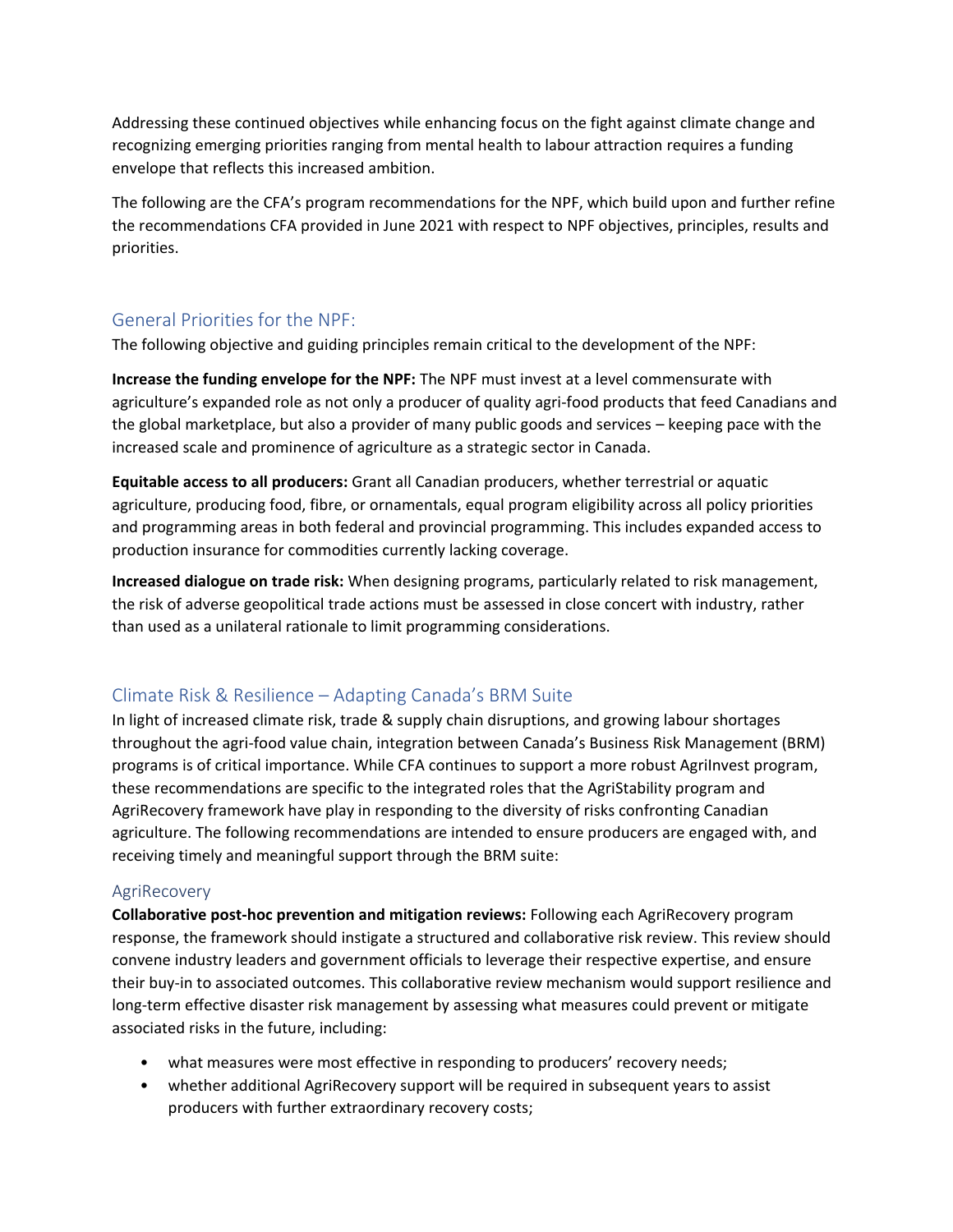- where preventative measures may have been more effective or efficient (e.g. program planning to adopt early warning systems and intervention for drought, including assistance in procuring/contracting hay prior to full onset of drought conditions); and
- where possible, what changes to BRM programs could help address this issue and avoid the need for AgriRecovery support in the future.

In addition to this review of elements within the scope of the NPF, a distinct assessment should be taken as to what amendments or innovations in infrastructure, technology, and more general emergency response governance could mitigate or prevent the impacts of similar future events.

**Publicly available guidance:** The aforementioned post-hoc review also presents a mechanism through which all stakeholders can benefit from the learnings of past disasters. The increased frequency of extreme weather events has seen repeat instances of disasters in specific regions across Canada, particularly excess moisture and drought events. Where these events trigger AgriRecovery assessments and programs, information gleaned from these exercises should be incorporated into publicly available guidance bulletins to inform future assessments. These bulletins would provide added clarity regarding data requirements, program triggers, and best practices to be adopted in future assessments/programs.

## AgriStability

The changes proposed to AgriRecovery aim to enhance the timeliness of responses to systemic disasters, while placing a greater onus on prevention and mitigation. However, these disasters and the aforementioned trade and supply chain disruptions often also bring severe income losses that fall outside the scope of AgriRecovery. These events are also often generally unforeseen, bringing added emphasis on the importance of more proactive AgriStability participation. While program complexity and timeliness remain concerns for many producers, the accessibility of meaningful AgriStability support when confronting severe income losses remains the most consistent reason cited for non-participation.

**Participation Incentives:** Concerns with the adequacy of AgriStability support have been raised as a driver of non-participation since the coverage rate was reduced in 2013. In recognition of this concern, a targeted incentive structure should be adopted to promote continuous participation and ensure AgriStability provides adequate support to those in need. On-farm resilience should also be recognized through the program, incentivizing producers' on-farm efforts to prevent, mitigate, and manage risk.

To achieve these objectives, AgriStability should introduce targeted incentives for continuous participation and periods of non-payment:

- *Continuous Participation* The first incentive would see producers receive an enhanced compensation rate for each year of continuous participation. In line with current proposed enhancements to AgriStability, this incentive would be capped at an 80% compensation rate after a producer has achieved, for example, 5 years of continuous participation. Were they to fail to apply for the program in any given year, upon their return they would re-enter at a 70% compensation rate.
- *Periods of non-payment -* The second incentive would introduce familiar, insurance-like principles that would see producers' coverage rate respond to their payment history. For each year in AgriStability, producers would see their coverage rate increase to a maximum of 85%. The occurrence of payments would see that rate reduce, not falling below 70%.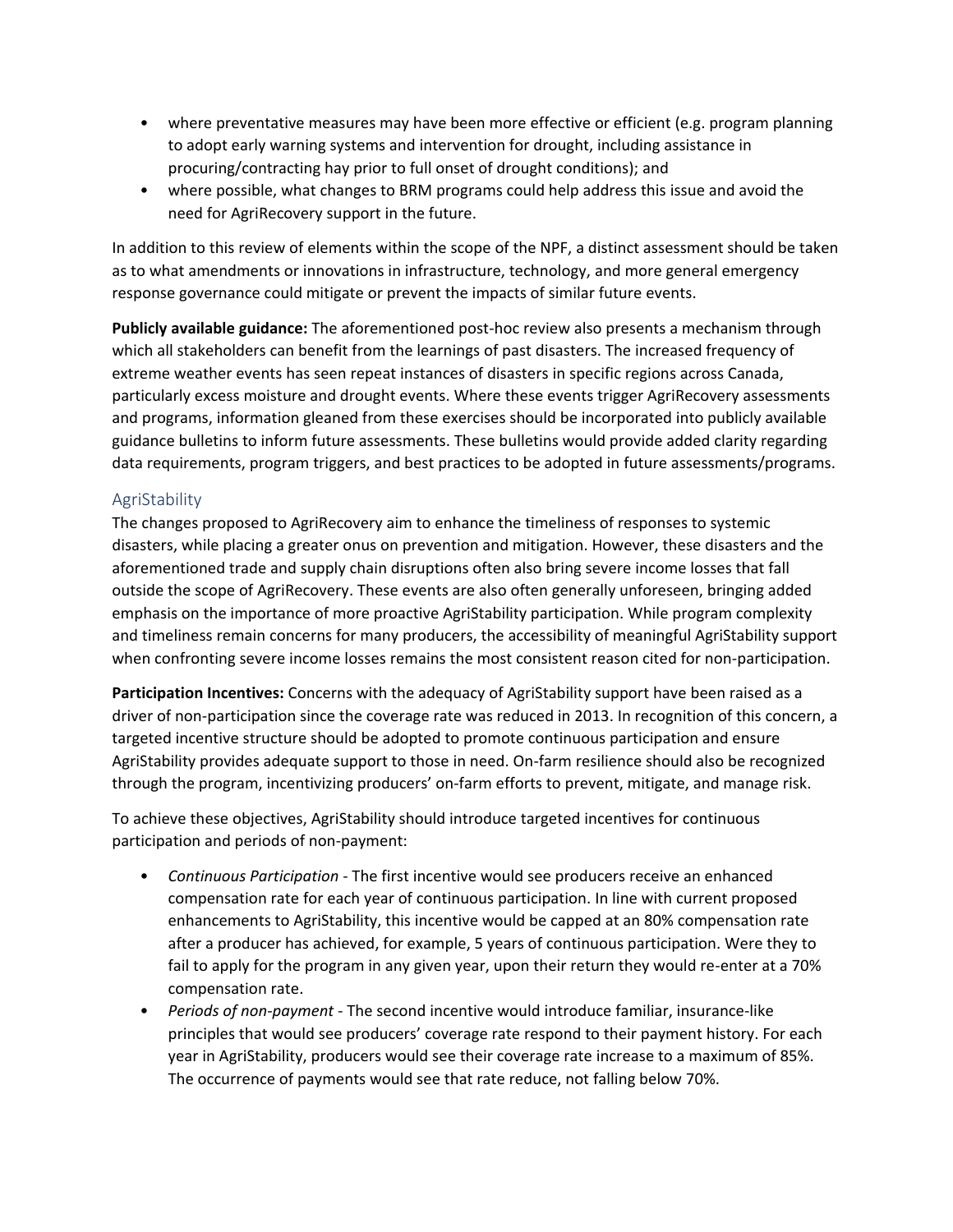**Timeliness:** Recent temporary measures to increase the interim payment rates to 75% of anticipated payments should be made permanent in light of the increased volatility and risk experienced by producers. Recognizing the risk of overpayment comes at a time where producers are facing the prospect of severe income losses, instances of overpayment should automatically provide for multi-year repayment schedules to help mitigate unintended consequences.

**Payment Caps:** Continued inflation and growth in the number of large farms has also raised concerns with regard to the lack of adjustment made to the \$3 million payment limit within the AgriStability and AgriRecovery programs. CFA believes further dialogue is required with producers to determine how this limit can be best addressed to reflect these dynamics.

Any amendments to BRM would reinforce the importance of associated educational outreach at the outset of the NPF. Farm associations are committed to play an important role in communicating the benefits and added complexities associated with these new provisions.

## Supporting Adoption of Beneficial Management Practices

When looking to address climate risk, steps taken to manage, mitigate and prevent the consequences of extreme weather events represent only one facet of producers' efforts to combat climate change. The adoption of Beneficial Management Practices (BMPs) and associated innovations are fundamental to agriculture's potential as environmental stewards, providers of diverse ecosystem services, and the sector's long-term resilience.

The On-Farm Climate Action Fund represents an important first step towards this objective through its focus on nitrogen management, cover cropping and rotational grazing practices. However, the NPF presents a unique opportunity to promote Canadian agriculture's global leadership in sustainable agriculture and agri-food production by leveraging regional strengths and diversity through its FPT framework.

## Dedicated FPT Support for BMP Adoption:

Through cost-shared programming, FPT governments have distinct, but complementary roles to play in the adoption of BMPs. The federal government must set guidelines that ensure consistent funding across Canada, commensurate with Canada's key trading partners, while provinces are uniquely positioned to identify and direct annual support towards the adoption of regionally-appropriate BMP. This regionalized approach is best-suited to deliver the most significant reduction in GHGs, increases in carbon sequestration, and to improve other ecosystem services. Existing programs, such as Environmental Farm Plans, and local networks present an effective infrastructure through which tailored programming approaches can be operationalized.

While there may be some additional opportunities to promote adoption of BMPs through BRM programs, any such incentives must promote BRM participation, reduce costs, and cannot draw upon the funding envelope dedicated to Business Risk Management. These programs are designed to help producers manage risks that exceed their management capacities, and their importance continues to increase as a result of immediate climate-related risks. Long-term resilience and environmental protection are equally important, but distinct, strategic policy priorities that must draw upon funds external to the BRM suite.